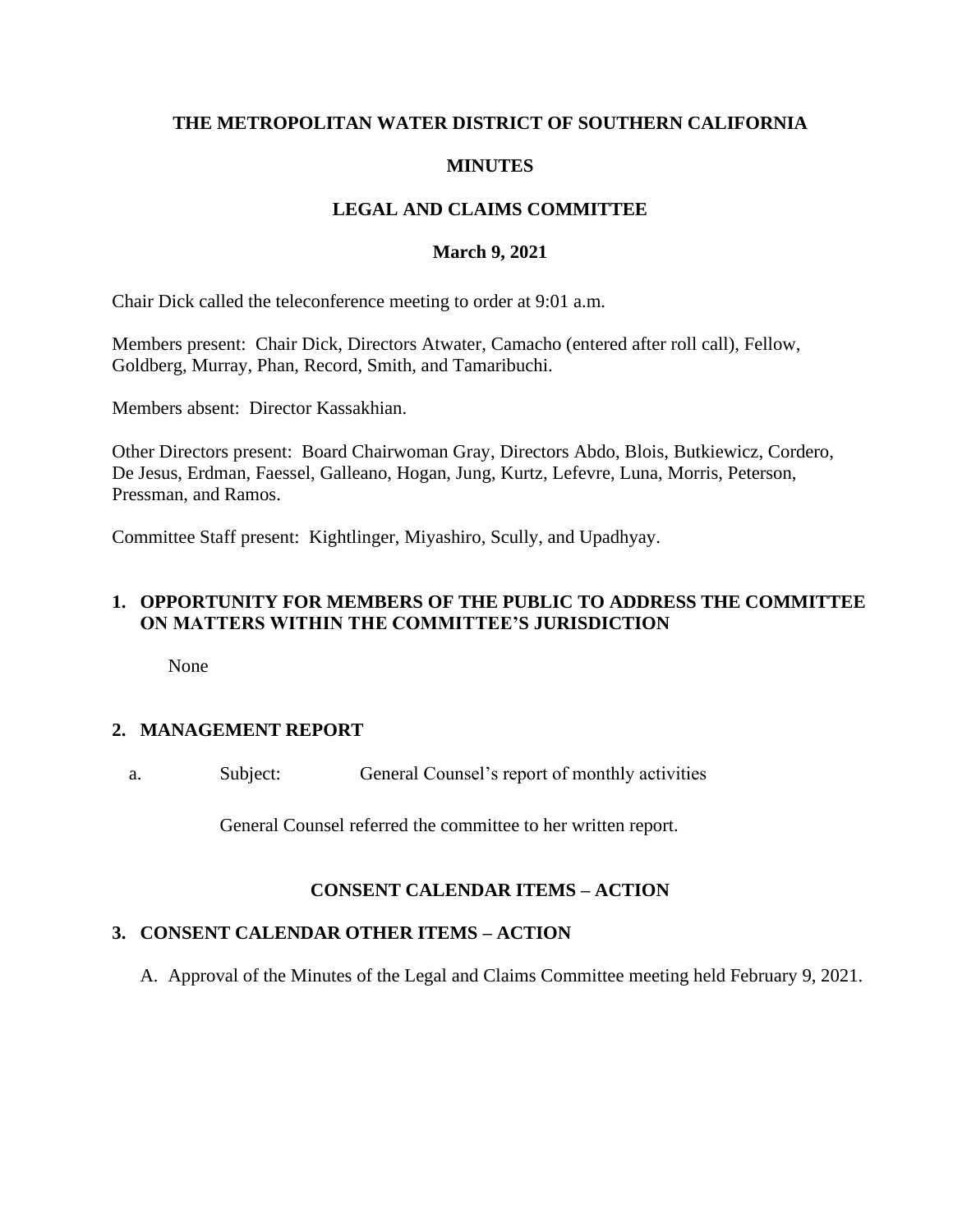#### **4. CONSENT CALENDAR ITEMS – ACTION**

| $7 - 2$ | Subject       | Authorize an increase of \$100,000, to an amount not-to-exceed    |
|---------|---------------|-------------------------------------------------------------------|
|         |               | \$400,000 for a contract for legal services with Hanson Bridgett  |
|         |               | LLP to provide legal advice on deferred compensation plans, other |
|         |               | employee benefits, taxes, and CalPERS matters; the General        |
|         |               | Manager has determined that the proposed action is exempt or      |
|         |               | otherwise not subject to CEQA                                     |
|         | Presented by: | None                                                              |
|         | Motion:       | Authorize the General Counsel to increase the amount payable      |
|         |               | under its contract with Hanson Bridgett LLP by \$100,000 to an    |
|         |               | amount not-to-exceed \$400,000                                    |

Director Record made a motion, seconded by Director Fellow to approve the consent calendar consisting of items 3A and 7-2:

The vote was:

| Ayes:    | Directors Atwater, Dick, Fellow, Goldberg, Murray, Phan, Record,<br>Smith, and Tamaribuchi |
|----------|--------------------------------------------------------------------------------------------|
| Noes:    | None                                                                                       |
| Abstain: | None                                                                                       |
| Absent:  | Camacho and Kassakhian                                                                     |

The motion for Item 3A and 7-2 passed by a vote of 9 ayes, 0 noes, 0 abstain, and 2 absent.

# **END OF CONSENT CALENDAR ITEMS**

Director Camacho entered the meeting.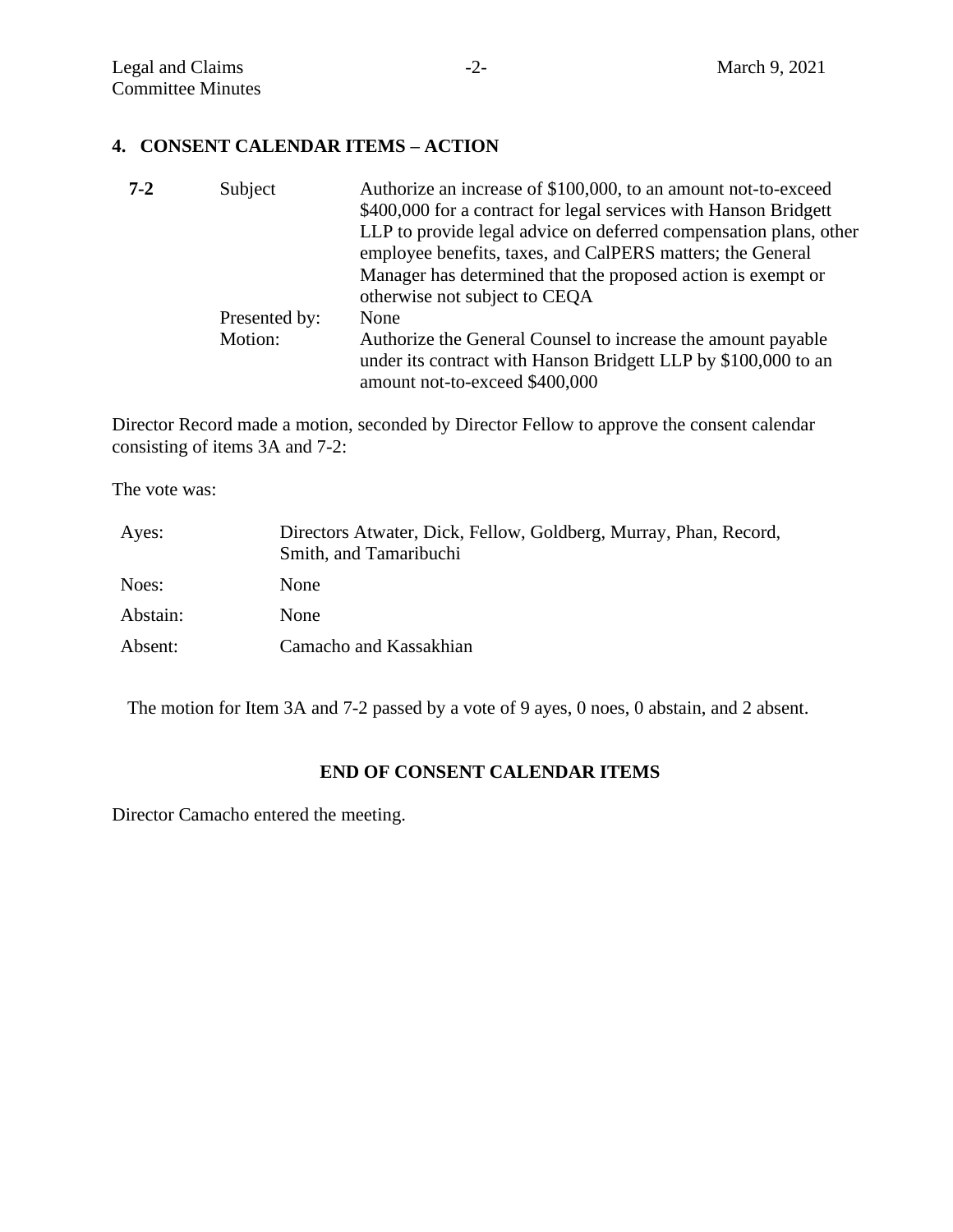#### **5. OTHER BOARD ITEMS – ACTION**

| $8-1$ | Subject       | Report on San Diego County Water Authority v. Metropolitan<br>Water District of Southern California, et al., San Francisco County<br>Superior Court Case Nos. CPF-10-510830, CPF-12-512466, CPF-<br>14-514004, CPF-16-515282, CPF-16-515391, CGC-17-563350,<br>and CPF-18-516389; the appeals of the 2010 and 2012 actions,<br>Court of Appeal for the First Appellate District Case Nos.<br>A146901, A148266, and A161144, and California Supreme Court<br>Case No. S243500; the petition for extraordinary writ in the 2010<br>and 2012 actions, Court of Appeal for the First Appellate District<br>Case No. A155310; and the petition for extraordinary writ in the<br>second 2016 action, Court of Appeal for the First Appellate District<br>Case No. A154325 and California Supreme Court Case No.<br>S251025; and authorize filing cross-complaints in San Francisco<br>County Superior Court Case Nos. CPF-14-514004, CPF-16-515282,<br>and CPF-18-516389; the General Manager has determined that the<br>proposed action is exempt or otherwise not subject to CEQA.<br>[Conference with legal counsel – existing litigation and<br>initiating litigation; to be heard in closed session pursuant to<br>Gov. Code Sections 54956.9(d)(1) and 54956.9(d)(4)] |
|-------|---------------|-----------------------------------------------------------------------------------------------------------------------------------------------------------------------------------------------------------------------------------------------------------------------------------------------------------------------------------------------------------------------------------------------------------------------------------------------------------------------------------------------------------------------------------------------------------------------------------------------------------------------------------------------------------------------------------------------------------------------------------------------------------------------------------------------------------------------------------------------------------------------------------------------------------------------------------------------------------------------------------------------------------------------------------------------------------------------------------------------------------------------------------------------------------------------------------------------------------------------------------------------------------------------|
|       | Presented by: | In closed session, Assistant General Counsel Heather Beatty and<br>Senior Deputy General Counsel Patty Quilizapa gave a report on<br>this item. The vote was taken in closed session.                                                                                                                                                                                                                                                                                                                                                                                                                                                                                                                                                                                                                                                                                                                                                                                                                                                                                                                                                                                                                                                                                 |
|       |               | Directors Butkiewicz, Goldberg, Hogan, and Smith, representing<br>the San Diego County Water Authority, withdrew from the meeting<br>for the report on this item.                                                                                                                                                                                                                                                                                                                                                                                                                                                                                                                                                                                                                                                                                                                                                                                                                                                                                                                                                                                                                                                                                                     |
|       | Motion        | Authorize filing cross-complaints in the SDCWA v. Metropolitan, et<br>al. litigation, in San Francisco County Superior Court Case Nos.<br>CPF-14-514004, CPF-16-515282, and CPF-18-516389.                                                                                                                                                                                                                                                                                                                                                                                                                                                                                                                                                                                                                                                                                                                                                                                                                                                                                                                                                                                                                                                                            |

Director Tamaribuchi made a motion, seconded by Director Atwater to approve item 8-1:

The vote was:

| Ayes:       | Directors Atwater, Camacho, Dick, Fellow, Murray, Phan, Record, and<br><b>Tamaribuchi</b> |
|-------------|-------------------------------------------------------------------------------------------|
| Noes:       | None                                                                                      |
| Abstain:    | None                                                                                      |
| Not Voting: | Directors Goldberg and Smith                                                              |
| Absent:     | Director Kassakhian                                                                       |
|             |                                                                                           |

In closed session, the motion passed by a vote of 8 ayes, 0 noes, 2 not voting, and 1 absent.